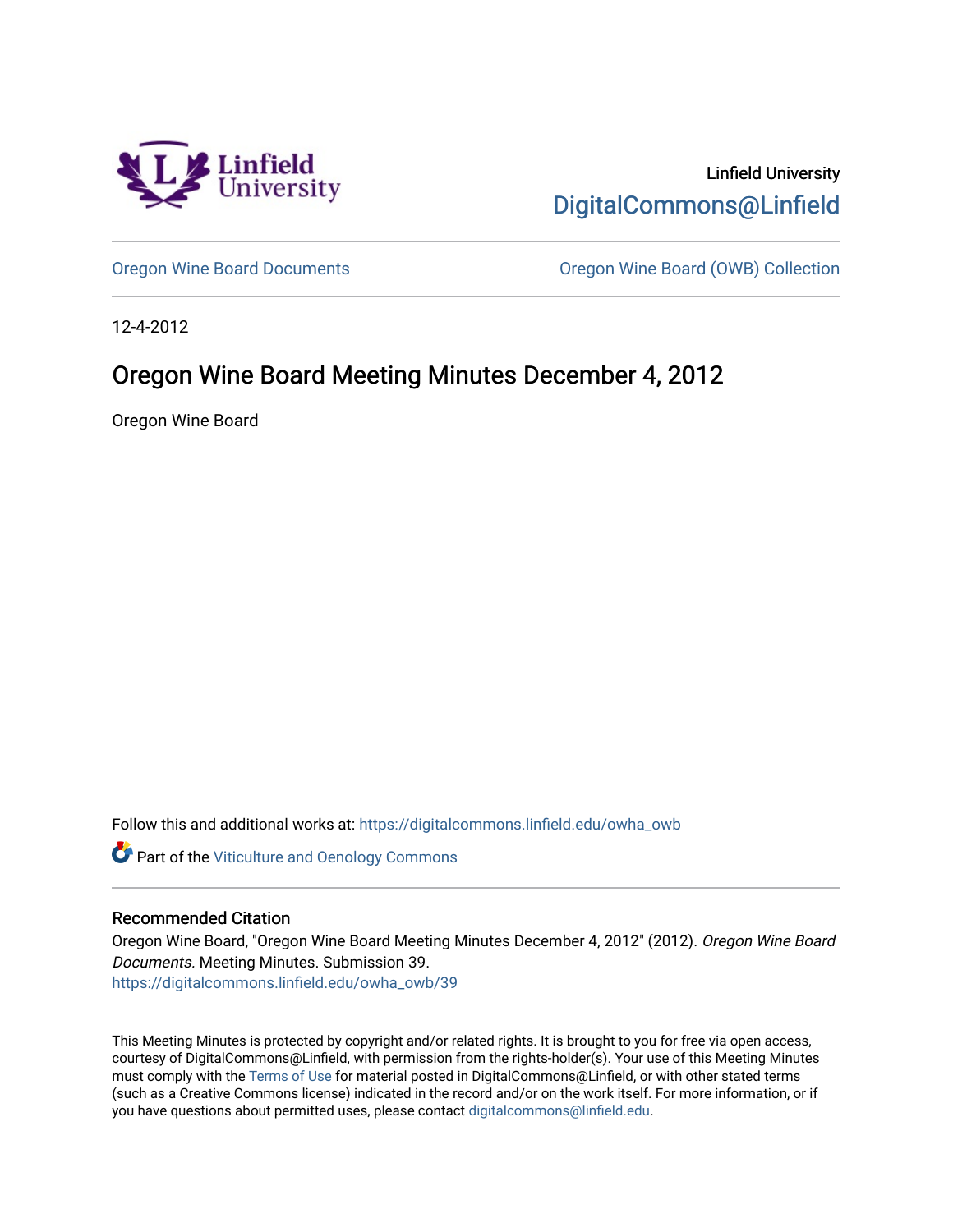#### **OREGON WINE BOARD MEETING MINUTES [FINAL] DECEMBER 4, 2012 LOCATION: OSU FOOD INNOVATION CENTER**

#### **Attendance**

- **Board:** Michael Donovan (Chair), Bill Sweat (Treasurer), David Beck, Leigh Bartholomew (Vice Chair), Terry Brandborg, Sam Tannahill (Chair Emeritus), Kara Olmo (by phone), Ellen Brittan and Doug Tunnell, Juan Pablo Valot (Observer: Director-2013), Steve Thomson (Observer: Director-2013, by phone)
- **Staff:** Tom Danowski, Rose Cervenak, Charles Humble & Dewey Weddington
- **Guests:** Bill Boggess/Oregon State University, David Adelsheim, Greg Jones/Southern Oregon University, Scott Shull/Chair, Nominations Committee, Akemi Harima, April Yap-Hennig/Hawks View Cellars

### Call To Order

*Donovan called the OWA Board meeting to order at 9:05 a.m.*

#### Board Minutes

Bartholomew moved that the November 6 minutes be approved. Tannahill seconded, Tunnell abstained and the motion carried.

#### 2013 Executive Committee Nominations

Bartholomew nominated Ellen Brittan for Executive Committee membership and the position of OWB Treasurer, Sweat seconded and there was some discussion.

- Beck noted that after having recently reviewed OWB policies, the Board is required to have a secretary; that person is a member of the Exec. Committee.
- Bill Sweat agreed to serve, if voted in by the Board, as OWB Secretary.
- After discussion, the motion for the following 2013 Executive Committee slate carried unanimously:
	- o Leigh Bartholomew: Chair
	- o Bill Sweat: Vice-Chairman and Secretary
	- o Ellen Brittan: Treasurer
	- o Michael Donovan: Chair Emeritus

#### 2013 Board Membership

- The Nominating Committee submitted six names to the Governor for four positions. Two of those names (Michael Donovan and Leigh Bartholomew) were submitted for reappointment to the Board.
	- o The Governor appointed four Board Members for three-year terms expiring Dec., 2015 – Steve Thomson/EVP for Sales and Marketing at the King Estate Winery and Juan Pablo Valot/Winemaker at Silvan Ridge. Leigh Bartholomew and Michael Donovan were also re-appointed.

OWB International Marketing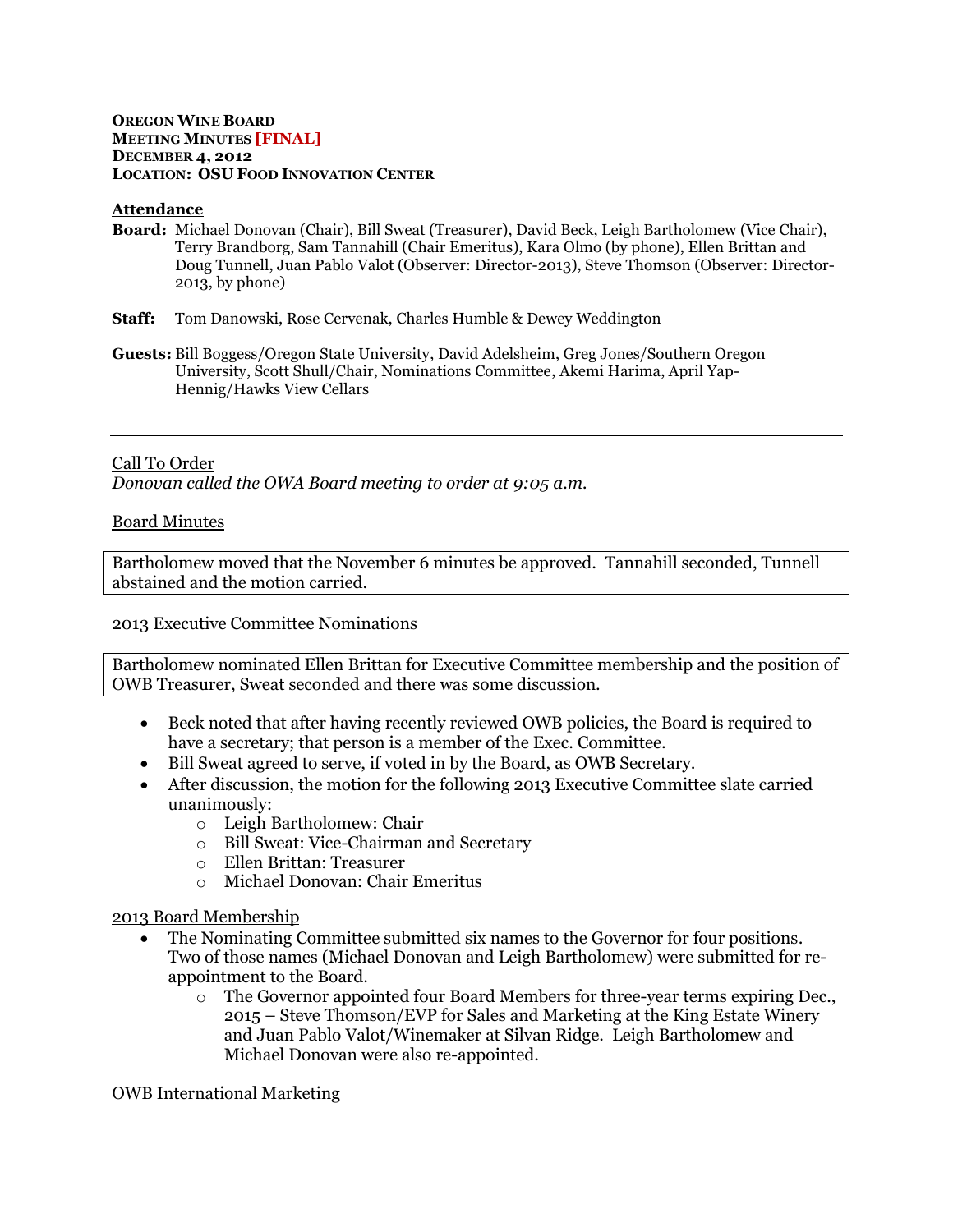- Weddington introduced Akemi Harima as the new OWB contractor for marketing and media relations in Japan.
	- $\circ$  He went on to say that working with Harima allows OWB to be more efficient and align more closely with the Washington State Wine Commission which also works with Harima.
- Harima gave a brief summary of her background and qualifications for the role.
	- o Her company is Kobe International located in Kobe, Japan.
		- Her company's business is two-fold as an importer of selected wines and as a marketing contractor for regional producer organizations.
		- o Prior to starting her own business, she worked for the Agricultural Trade Office in Japan for 10 years.

OWIS Planning Update

- There are 8 sponsorships still available for Symposium.
	- o Weddington handed out a list of current exhibitors and sponsors and the group brainstormed a few businesses to contact for sponsorship opportunities.
- In 2013 a few additional sponsorships were added, so even though we have 8 that are still available, we are very close to matching last year's revenue mark.
- There is also additional tradeshow space in 2013 and we have already surpassed the number of exhibitors for 2012.
- Donovan asked if Davis Wright Tremaine would have visibility at the Symposium this year, citing that they do extensive work for OWB/OWA, some of which is not compensated. OWIS is an opportunity to recognize DWT's added value to OWB.
	- $\overline{\circ}$  Weddington responded that they are committed to a presence on the trade show floor and are on the agenda of presenters as well.
	- o Tannahill also suggested we should offer a similar level of sponsorship to CFM and Weddington acknowledged that we have.
- Weddington also reviewed the schedule for the two days and mentioned that the Spanish language session is much improved this year. The Erath Family Foundation is sponsoring the Spanish language session this year and that has allowed us to expand the content for the Spanish speaking audience with the help of an interpretive service (who also reduced their fees).

Website Update and Media Tour Recap

- Humble explained that the soft launch of the new website has slipped about a week.
- So far, more than half of the winery profiles in the old Explorer function have been migrated to the new website location.
- To date, there have been relatively few issues with functionality, as wineries update their profiles on the new site.
- We are beginning to see what the functionality of the new site is now and we're looking at a soft launch in December where we'll push out the new site to the industry under a private URL and allow members to use it, before going public. Then we will launch publicly in January to coincide with some online advertising coming out in *Food & Wine* magazine.
- Humble then gave a demo of the features of the new site. He also demonstrated how the site would look in a mobile format.
- Donovan asked if he could send the "beta" site to the Board so they could begin to go through it prior to the soft launch.
	- o ACTION: Humble to send out the private URL to the Board in advance of the soft launch to industry members.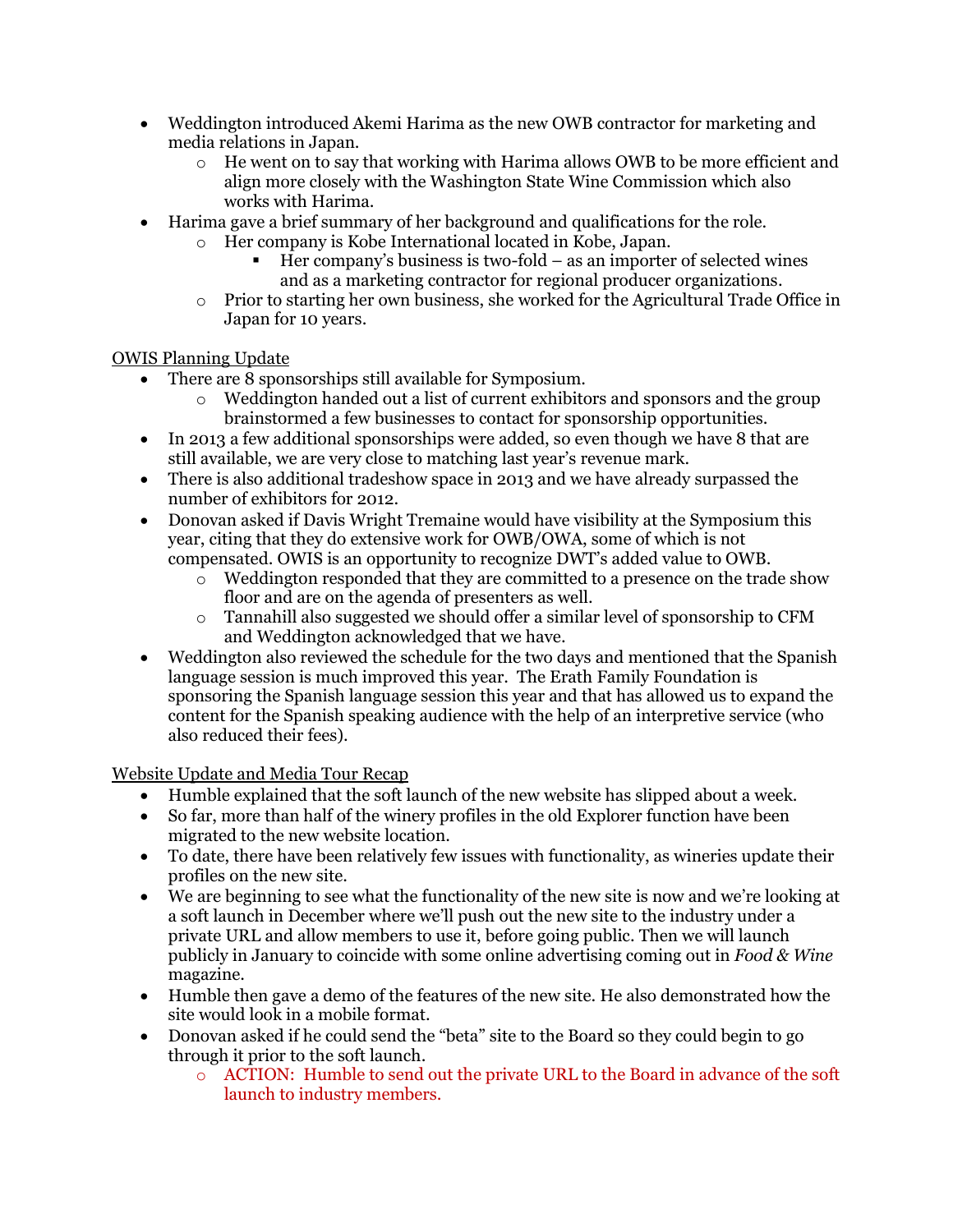- Tannahill asked if the new site will still have the grape matching service and Humble replied that it would be updated and available on the new site in the second phase.
- Donovan clarified for the Board that the new site does not include a "commerce" function, enabling online wine sales, and Humble indicated that he's only had two comments on this and addressed it by explaining that on the new site you can more easily navigate directly to wineries' websites by simply clicking on their profile.
- $\bullet$  Humble also mentioned that eventually we will be able to sell advertising on the site  $$ sometime during phase two.

OWRI Report on Current Status and Future Direction (Bill Boggess)

- Bill Boggess, Executive Associate Dean of the College of Agricultural Sciences at Oregon State University gave a brief summary on his background/role at OSU – he is currently serving as interim director at OWRI.
	- $\circ$  Boggess gave an update on the original OWRI funding status \$2M pledged and \$1.4M has actually come in – \$600K outstanding, \$1M on hand. Last year OSU spent about \$220k of Foundation funds.
	- o Historically, \$364k has been spent of the\$2M pledged.
	- $\circ$  Legislature originally approved \$500k/year operating budget for the OWRI, however this annual amount has decreased somewhat due to the state's overall budget constraints.
	- o OWRI has funded five pilot research projects.
	- o Looking ahead
		- OWRI is refining a long-term vision and research goals as a result of the strategic planning effort conducted last spring.
		- Once that vision and research goals are drafted, it will go through the technical committee and then the policy board.
		- Boggess believes these are critical steps to take before recruiting a new director to lead OWRI.
	- o Boggess summarized that he is trying to articulate a clear/shared vision for the OWRI, trying to make sure they have everyone on the same page and that he expects the group's behavior to be that of a "powerful group." He is going through the same process with the policy board to build those relationships as well.
	- o He is focused on:
		- Building relationships.
		- Getting internal groups working together.
		- Procuring additional resources that are critical to meeting the aspirations that they all have.
		- Doing it all in a way that will help in the recruiting effort for a new director.
- David Adelsheim summarized some areas of concern that he is hearing, which have to do with the Oregon Wine Board and OWRI –
	- $\circ$  Most amorphous is the relationship between the industry and OWRI and how the four entities (OWB, OWB's Research Committee, OWRI's Policy Board and the OWRI Technical Committee) that exist purport to have a role influencing viticulture & enology research. Clarity is needed so that the industry knows with whom to talk about their interests and concerns so that OSU (Boggess) and OWRI staff know who represents the industry.
	- $\circ$  There is a lot of confusion in the minds of the industry, and on the OSU side as well, about how best to move forward to fulfill OWB's legislative research mandate and without OSU having to give up management of OWRI.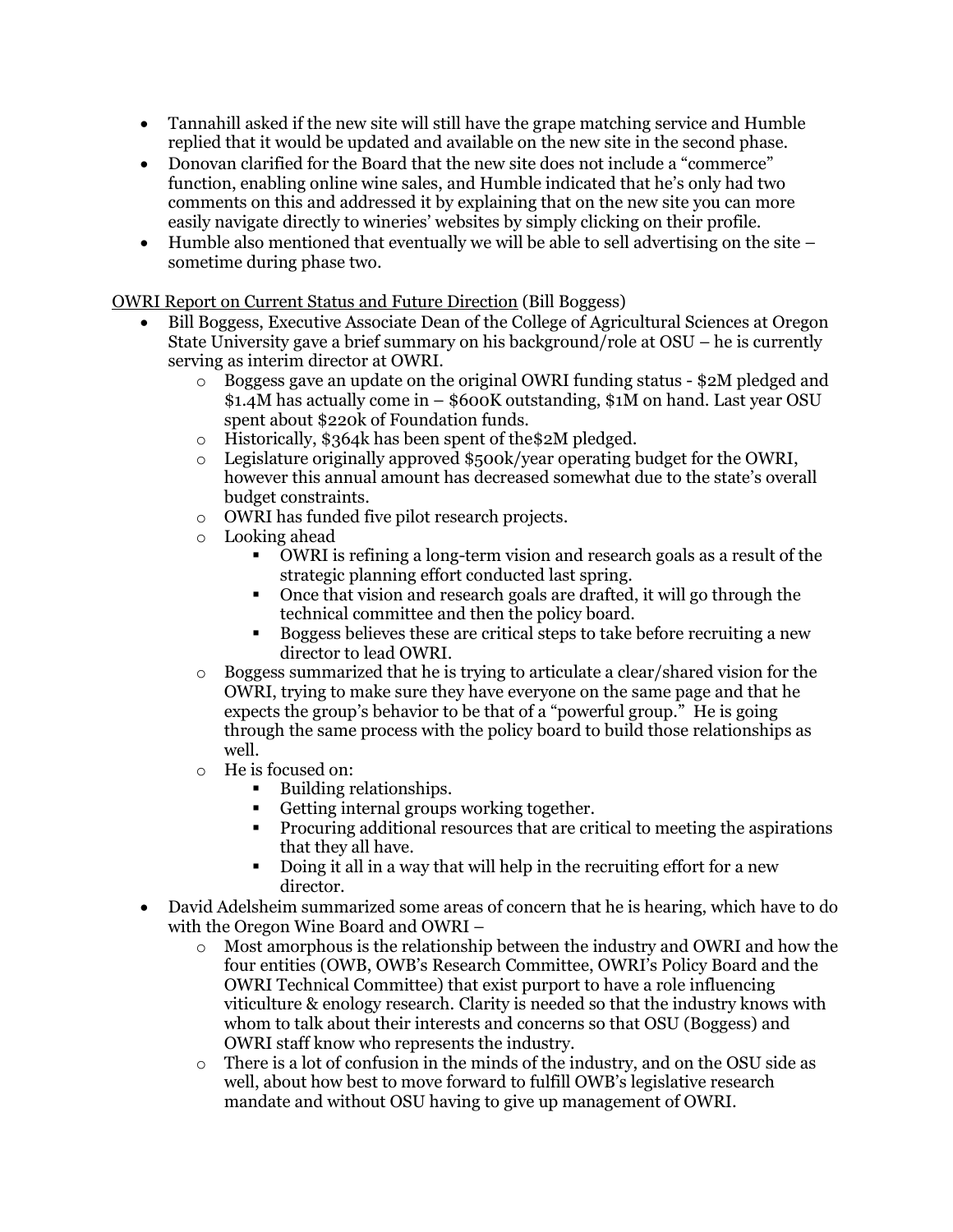- Danowski mentioned that Ted Baseler/Ste. Michelle Wine Estates, and WSU's Thomas Henick-Kling have been instrumental in procuring the funding and legislative support for WSU's new wine science center and said there are exploratory conversations going on to determine if, and how, a research partnership between OSU and WSU can be developed
	- $\circ$  OSU president, Dr. Ed Ray thinks this is a great idea and suggested Bill Boggess be the point person from OSU for this combined effort.
	- o WSU is also in favor of somehow joining forces working through Dean Dan Bernardo and Dr. Thomas Henick-Kling.
	- $\circ$  Boggess suggested that they should come up with a way to team up WSU has a viticulture/enology degree and professors who teach those topics – but they don't have the same horticulture or food science programs as OSU.
	- o Boggess said he would pursue this and report back soon.
- Donovan asked how the search for a new OWRI director was going.
	- $\circ$  He recalled that Bill Nelson's recommendation was that the new director be a researcher who also has Director-level responsibilities rather than the other way around.
	- o Boggess said the staffing model was awaiting further discussion with OWRI's Policy Board and within OSU on what essential elements the position description for a permanent director would include.
- Donovan also mentioned that OWB had been discussing their relationship with OWRI and looking for ways to strengthen and clarify that relationship. One of the thoughts was to consider a resolution in favor (in principle) of the funding request that OSU made of the state legislature.
	- o Boggess then summarized two proposals that were submitted for the Governor's biennial budget.
		- \$1.0M for fermentation sciences (wine, beer, dairy products)
		- \$2.5M for Viticulture & Enology projects (with some industry matching investment including OWB funding)
	- o Donovan recalled that the second proposal had been positioned as having the "wine industry's" support – however the first time the Board heard about it was in November.
	- o He then asked if there was a consensus to move in that direction (consider a resolution in favor of legislative funding requests), then we would need to adjourn OWB meeting and discuss within the context of OWA Board.
- Tannahill mentioned that in the last Policy Board meeting during which members discussed the grants, there was "serious" discussion about the status of OWRI's recruitment efforts for a new permanent director. He asked Bill Boggess to address the timeline for that.
	- $\circ$  Boggess followed up on the three areas brought up by David Adelsheim, one of which was a new director
		- Regarding WSU, they are excited about the possibilities for partnership on V & E research too.
		- Regarding a new director he believes this is a Policy Board conversation. He went further to say he did not believe OSU has a position yet on this. He reiterated that in the last meeting he was hearing that there was no clarity from the industry on what that position description looks like.
	- $\circ$  Beck observed that before that question can really be answered there needs to be a consensus on what the direction and ultimate goals (of OWRI) are before we move forward on the search for a new director.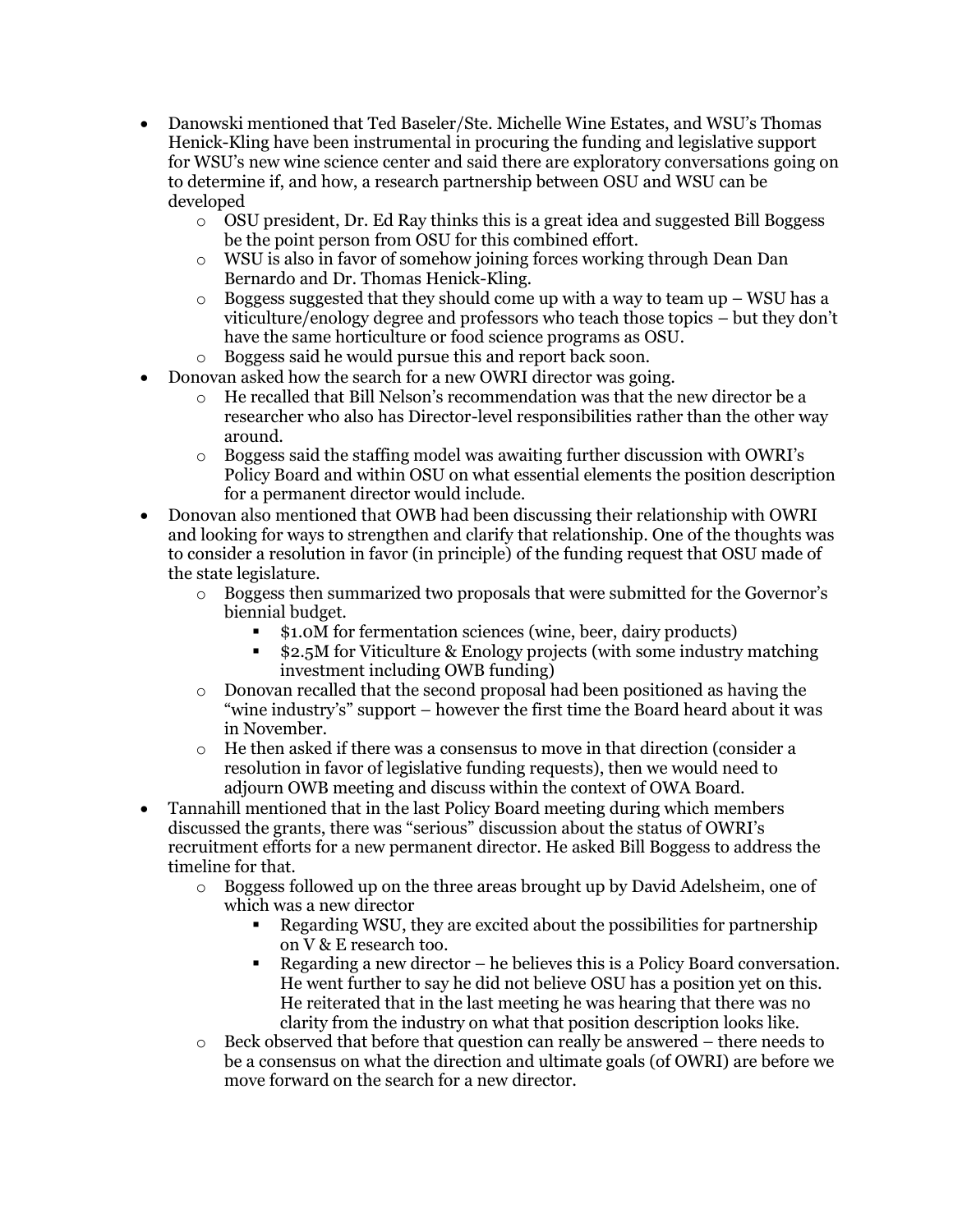- o Tannahill mentioned that one way to get at these core questions was to "officialize" an ad hoc committee that's been meeting fairly regularly. He floated the idea of how this ad hoc committee would operate with Ted Casteel (Policy Board Chair) and he thought it could be an interesting idea. The committee would consist of OWRI Policy Board members, OWB Board members and any other interested parties, but would essentially be a committee under the OWB structure.
- $\circ$  He also suggested that there is a need to streamline the research grant review process into one committee – OWRI Tech Committee and the OWB Research Committee could come together.

*Donovan recessed the OWB Board meeting at 10:41 a.m. so the OWA Board could discuss the OSU legislative funding proposals.*

# *Donovan reconvened the OWB Board meeting at 11:35 a.m.*

# Annual Ag Stats Survey Report (Dr. Greg Jones)

- Southern OR University's report is finished and will be distributed to the Board
	- o Dr. Greg Jones worked with a group of students at SOU's Research Center: SOURCE, to take up the winery census project since USDA was no longer a costeffective provider for OWB's annual survey.
	- o SOU researchers constructed the census form to be similar to prior years.
	- o Mailed it out to 660 winery owners.
	- $\circ$  One point of confusion for folks is that the vineyard survey came out at a different time versus past years
		- USDA could not share their background data from historical census files with SOU due to confidentiality. That is one reason it took quite a lot of time to procure the data.
- There were assorted challenges to getting the data. Many people don't want to provide their data – particularly their sales data which is viewed as proprietary.
	- o SOURCE got an overall return of 38%. However, among the state's Top 50 wine producers they achieved a 60% return rate and among the Top 20 producers they got an 80% response rate.
	- o They are still getting surveys back
- The data analysis went well.
- Most common response was that the survey form itself was too long.
- Greg Jones said he believes the data is a good representation of 2011. But the big discussion/question is what to do about 2012.
	- o Need to come up with the right content and the right process.
	- $\circ$  He suggested that poor response rates may be largely due to communication issues – how do you let people know that this data will benefit them?
- Sweat suggested that we spend some of our time (and resources) mapping to other sources of data and consequently we can shorten the survey.
	- o OLCC is the most likely partner for this type of survey.
- Danowski suggested the following:
	- o Incentivize members to fill out the survey (e.g. drawings for 2014 OWIS tickets)
	- $\circ$  Continue to reinforce why this survey is critical to communicating the successes and growth potential of our industry as well as to procuring grant money.
- Tannahill asked if there was a way to fill it out online.